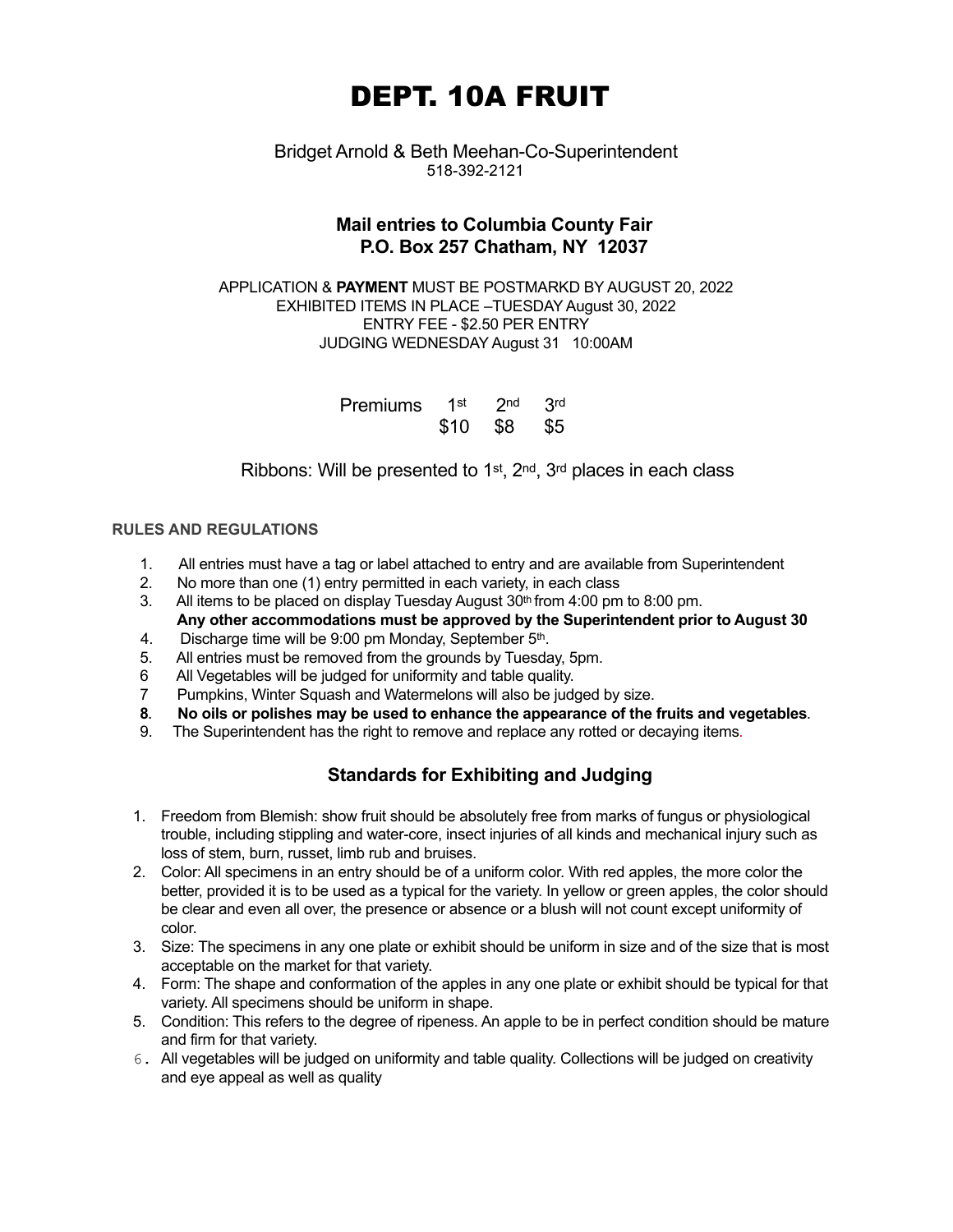## **Dept. 10A FRUIT**

#### **Section 1: Commercial Apple Pack Display**

One full layer, 100 size or larger Outside sleeve removed for judging

| Class a. Empire       | Class d Golden Delicious                     |
|-----------------------|----------------------------------------------|
| Class b McIntosh      | Class e Any variety ripening before McIntosh |
| Class c Red Delicious | (Must list variety name)                     |

#### **Section 2: Largest Apple**

Class a. Any variety Entries to be judged for size only. Premiums awarded for largest diameter.

#### **Section 3: Apple Plates of 5 Specimens of Apples**

| Class a. Ginger Gold   | Class q. Fuji   |                   | Class m. Mutsu/crispin                |
|------------------------|-----------------|-------------------|---------------------------------------|
| Class b. Red Delicious | Class h. Lady   |                   | Class n. Golden Delicious             |
| Class c. Jonamac       | Class i. Macoun |                   | Class o. Staman                       |
| Class d. Gala          |                 | Class j. Cortland | Class p. Ida Red                      |
| Class e Honeycrisp     |                 | Class k. McIntosh | Class q. Any apple variety not listed |
| Class f Jona Gold      | Class I.        | Empire            | (Must list variety name)              |

#### **Section 4: Most Unusual Apple Shape**

Class a. Apple judged to have most unusual and unique shape.

#### **Section 5: Pears Plates of 5 Specimens**

 Class a. Bartlett Class c. Sickel Class b. Bosc Class d. Any New Variety not listed (Must list variety name)

#### **Section 6: Plums & Prunes Plates of 12 Specimens**

Class a. Any Japanese variety – must list variety name Class b. Any European variety – must list variety name

#### **Section 7: Peaches & Nectarines Plates of 5 Specimens**

 Class a. Any Yellow Peach Variety – Must list variety name Class b. Any White Peach Variety – Must list variety name Class c. Any Nectarine Variety – Must list variety name

#### **Section 8: Novelty Stone Fruit Examples must list your variety name**

| Class a. Plum cot | Class d. Dinosaur egg          |
|-------------------|--------------------------------|
| Class b. Aprium   | Class e. Peentos - Donut Peach |
| Class c. Pluot    |                                |

#### **Section 9: Small Fruit One-Half pint of each specimen & One Plate display**

| Class a. Fall Red Rasberries      |   |
|-----------------------------------|---|
| Class b. Fall Yellow Rasberries   | C |
| Class c. Blackberries             |   |
| Class e. Day Neutral Strawberries | C |

Class f Concord Grapes Class j. Any other Class g.: Niagara Grapes Class h. Delaware Grapes Class i: Blueberries

 **Section 10 – Fruit Grand Champion Award (**Winner with most First Place Premiums in all sections) **Winner: Rosette Plus \$50.00 Runner up: Rosette**